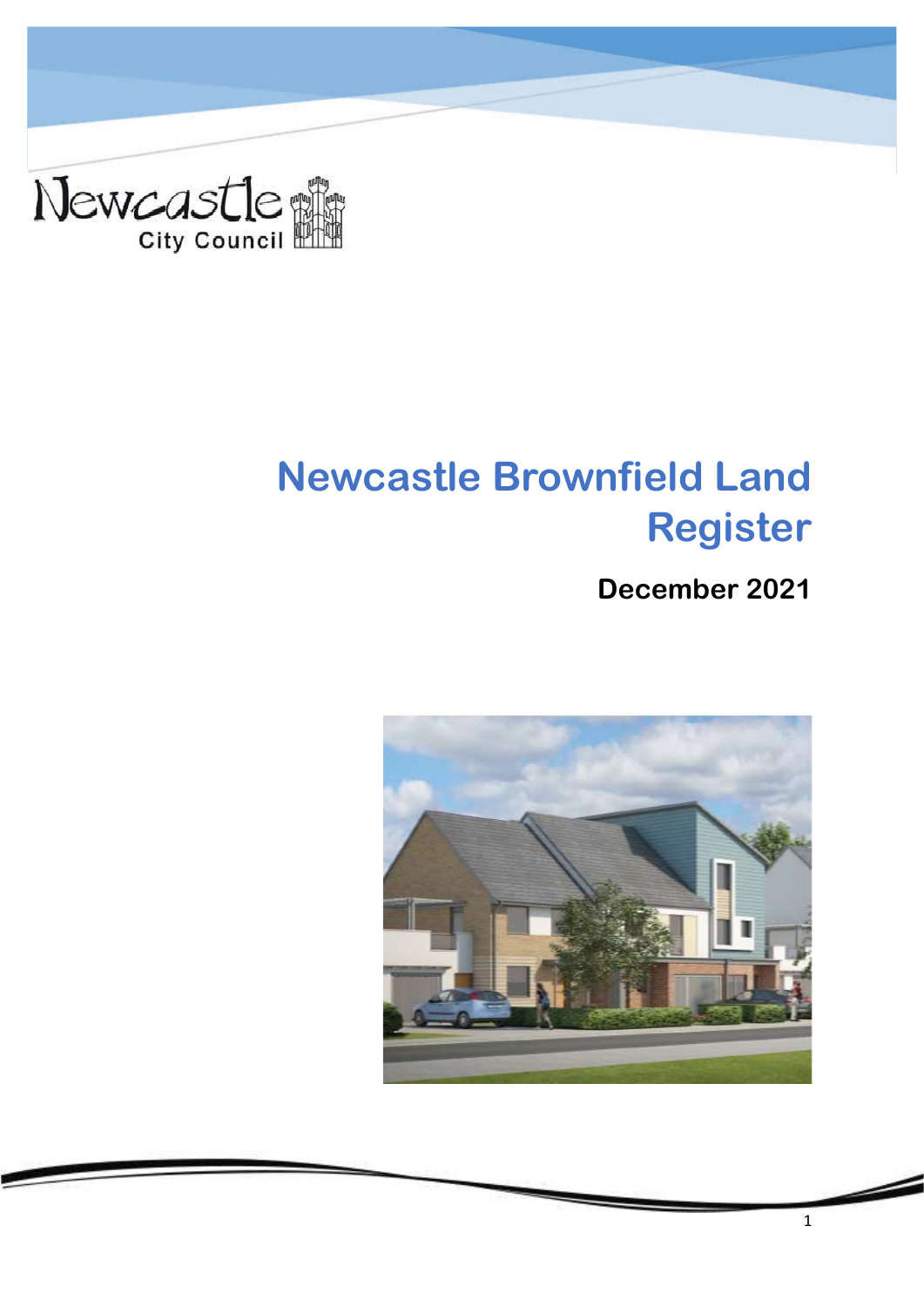# Contents

|--|



### December 2021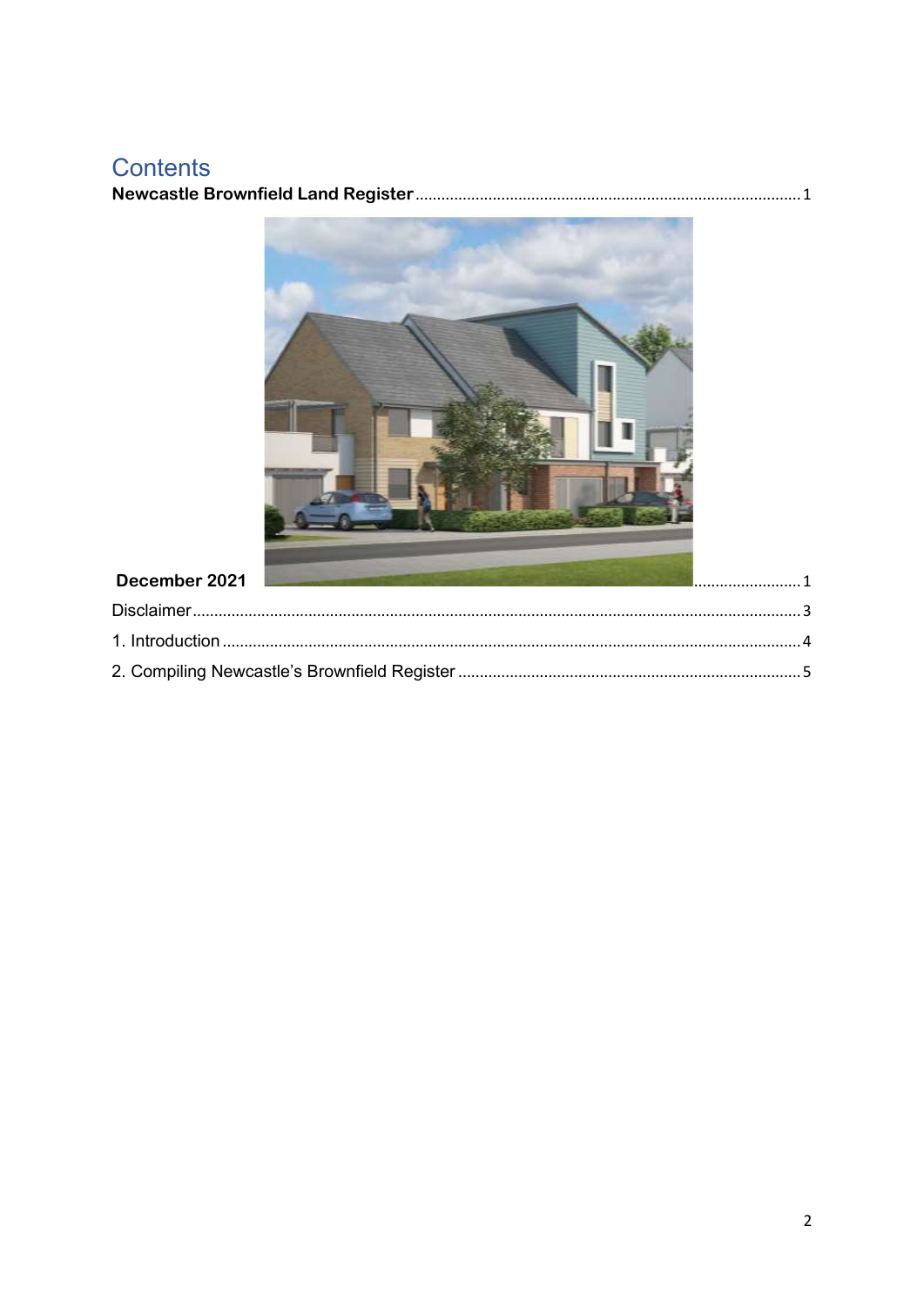### <span id="page-2-0"></span>**Disclaimer**

The Brownfield Register does not allocate sites for housing or economic development. Sites are allocated through more detailed planning assessment and consultation, as part of the plan making process. The methodology paper supporting the Submission Draft Development and Allocations Plan (DAP) clarifies this process, which determines which sites should be identified for residential development and economic development uses and likely timescales for their development.

In relation to the information contained within this report, identification of potential sites, buildings or areas in the Brownfield Register, the Register does not state or imply that the councils would necessarily grant planning permission for development. All planning applications will continue to be determined against the appropriate development plan and other relevant material considerations.

The conclusions in the Brownfield Register are based on information that was available at the time of the study and the Council does not accept liability for any factual inaccuracies or omissions. Information will be compiled with all due care and attention, however inevitably discrepancies may occur. The Register should therefore be considered as a live one that will be updated.

The boundaries to sites, buildings and areas will be based on the information made available at the time by agents and landowners. The Register does not preclude any amendment of these boundaries for the purposes of a planning application.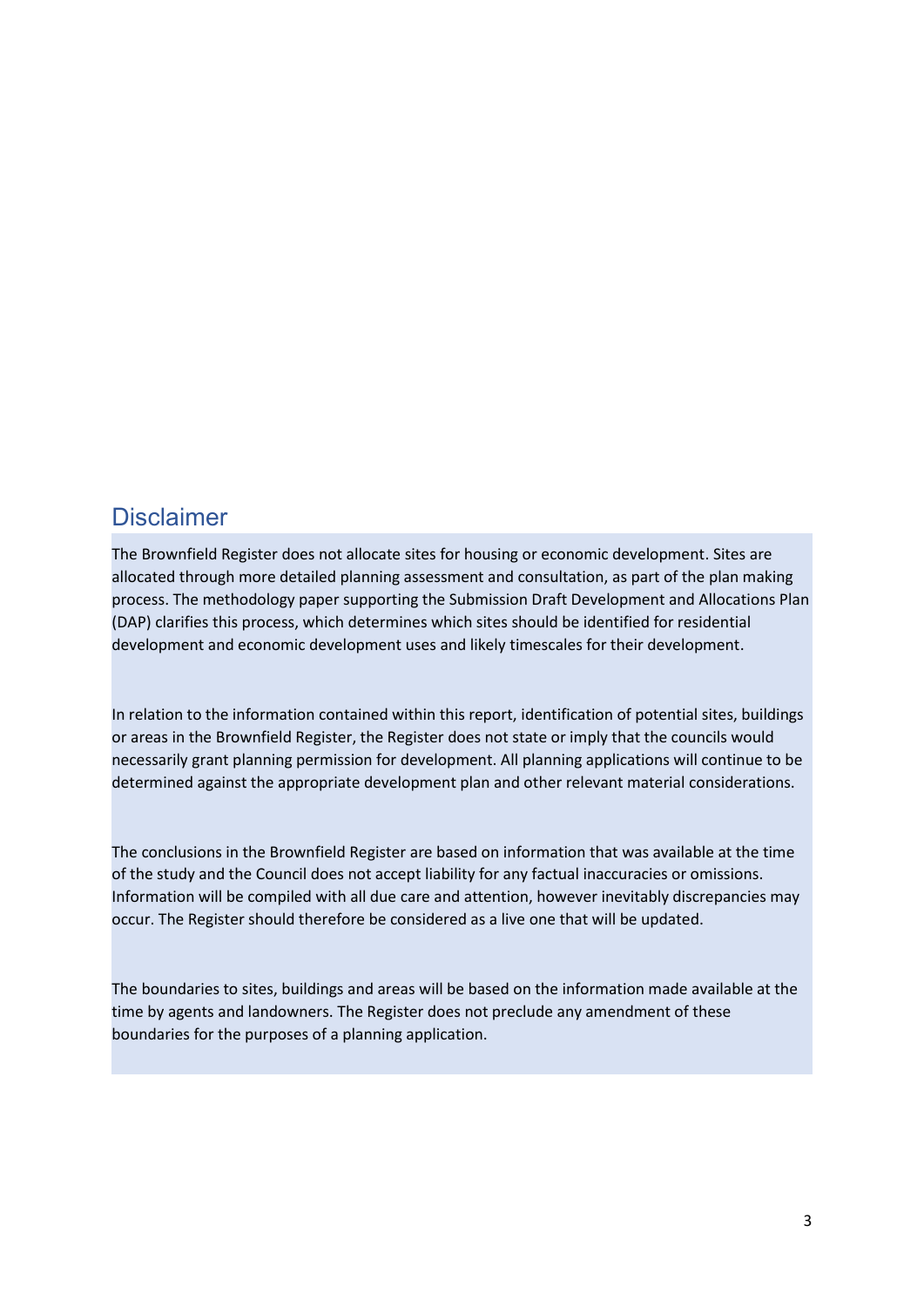## <span id="page-3-0"></span>1. Introduction

- 1.1 The Town and Country Planning (Brownfield Land Register) Regulations 2017 require local authorities to prepare, maintain, and publish a register of brownfield land which is suitable, available, and achievable for residential development.
- 1.2 This will contribute to the government's target that 90% of suitable brownfield sites have planning permission for housing. It also aims to encourage increased housebuilding and reuse of previously developed sites, supporting the government ambition to build 300,000 dwellings a year nationally. Through brownfield registers, a standard set of information will be kept up-to-date and made publicly available to help provide certainty for developers and communities and encourage investment in local areas.
- 1.3 The regulations set out provision for two parts to the register: Part One to list all sites which meet the criteria as set out in the regulations, and Part Two which gives certain sites permission in principle (PIP) for development. Local authorities are required to produce Part One of the register but as the sites which are included on Part Two are subject to an assessment by the local authority based on their own requirements for their area, this is optional. It has not been deemed necessary to include sites in Part Two of the Register at this time.
- 1.4 The Newcastle Brownfield Register contains 107 sites.
- 1.5 There are no sites either proposed for Part 2 (as a Permission in Principle) or included in Part 2 of the register. However, this does not preclude publication of a Part Two in future versions of the Register.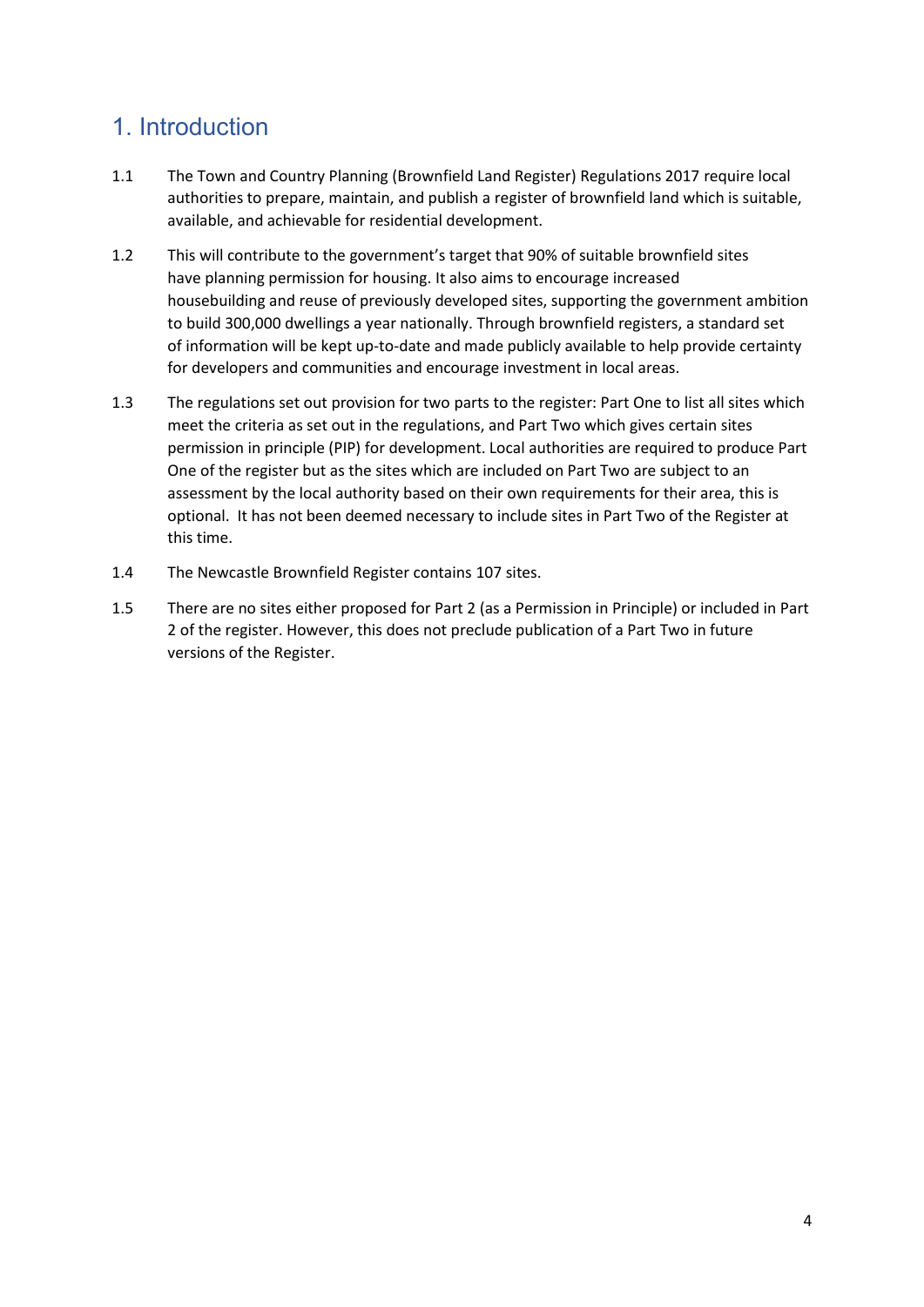## <span id="page-4-0"></span>2. Compiling Newcastle's Brownfield Register

- 2.1 The Brownfield Register was compiled in accordance with the 2017 Regulations, DCLG's 'Brownfield Land Registers Data Standard: Preparing and publishing a register', and planning practice guidance. In order to be added to the Register, sites had to be a minimum of 0.25ha or be capable of supporting five dwellings.
- 2.2 As a first step towards compiling the Register, sites were assessed as part of the HELAA process based on the following criteria:

Availability:

- Site owner must have intention to sell or develop land
- Developer must have intention to develop
- Must not have been a change in these intentions within 21 days of the sites' entry into the Register
- The local authority must consider the site free of ownership or other legal issues which could impede its development

#### Suitability:

- Land has been allocated for residential development in a local development plan document, or;
- Land has planning permission for residential development, or;
- Land has been granted permission in principle for residential development, or;
- Land is appropriate for residential development in the opinion of the local authority, having regard to:
	- o Any adverse impact on the natural environment
	- o Any adverse impact on the local built environment, particularly on heritage assets
	- o Any adverse impact on local amenity which residential development might cause for residents of neighbouring developments and residents of the development itself

#### Achievability:

- The local authority considers development likely to take place within fifteen years of entry onto the Register
- 2.3 In assessing a site based on each of the three criteria, the local authority must also have regard to any information publicly available within 21 days of the sites' entry into the Register, and any relevant representations received. Local authorities may choose to carry out procedures – including consultation – before publication of part one, but this is not required. If a site meets all of these criteria then it must be added to Part 1 of the Register.
- 2.4 A draft Register was drawn up of brownfield sites which met these criteria.
- 2.5 The Council undertook consultation with landowners and/or developers to ascertain whether sites still met the criteria, or if there were any issues that the Council should be made aware of. Some sites were then removed from the draft Register based on representations received as a result of this consultation.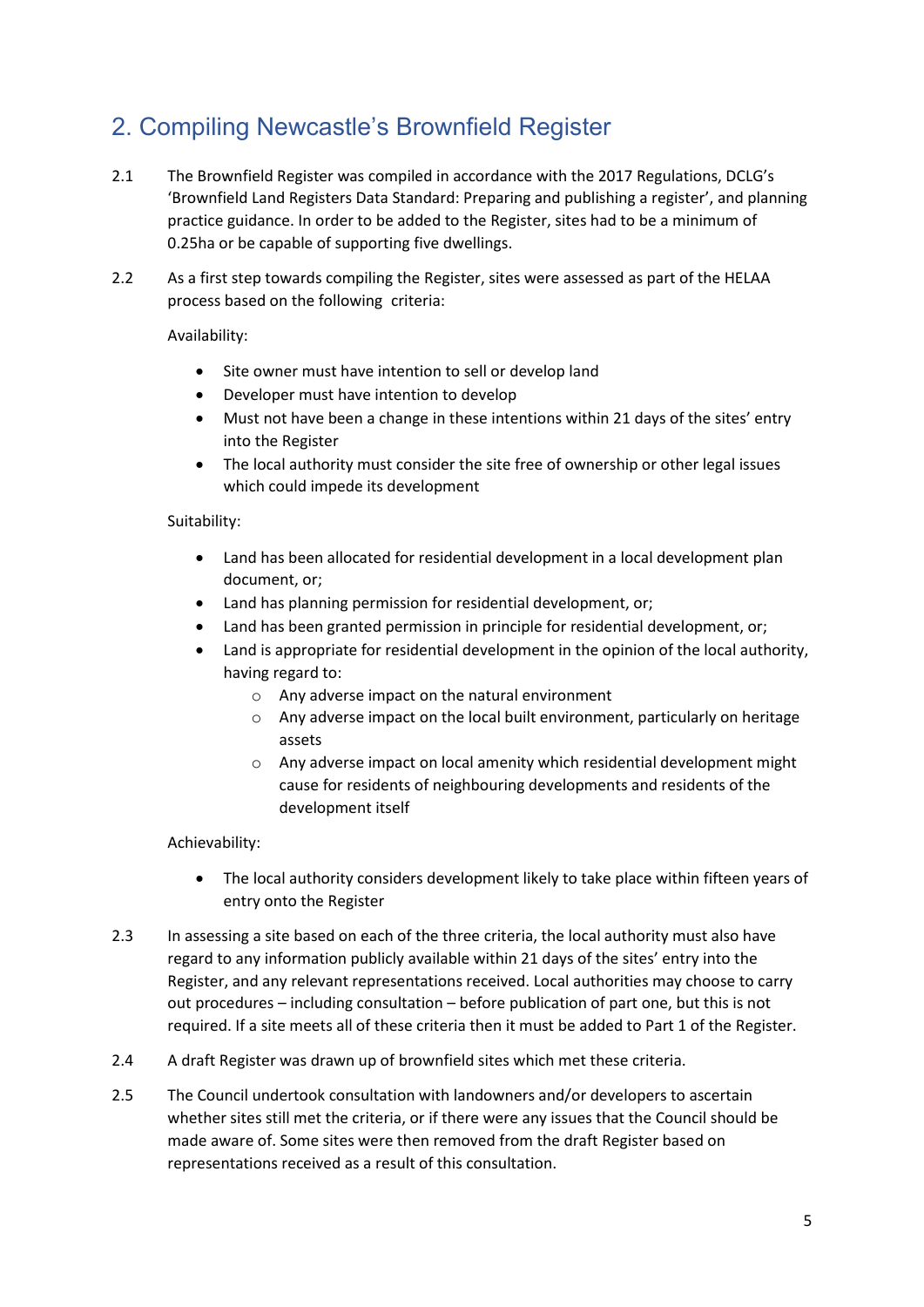- 2.6 Where sites are to be added to the Register, the following information must be included:
	- The URI of the local authority [\(http://opendatacommunities.org/id/metropolitan](http://opendatacommunities.org/id/metropolitan-districtcouncil/newcastle)[districtcouncil/newcastle](http://opendatacommunities.org/id/metropolitan-districtcouncil/newcastle) as included on pilot Register)
	- The name of the local authority
	- The local authority's reference for the site
	- Where a site was previously part of another site, details of the superseded site
	- The name and address of the site
	- A link to a plan which identifies the site
	- Location co-ordinates identifying a point on the site, east/west and north/south, with the reference system used specified
	- The area of the site in hectares
	- The ownership status of the site expressed as:
		- o 'Owned by a public authority'
		- o 'Not owned by a public authority'
		- o 'Mixed ownership'
		- o 'Unknown ownership'
	- Where the site is 'deliverable' (the site is likely to be brought forward within five years of entry onto the Register) this should be clearly stated
	- The planning status of the site, expressed as:
		- o 'Permissioned'
		- o 'Not permissioned'
		- o 'Pending decision'
	- If the site is permissioned:
		- o The date when permission was granted
		- o Whether permission is:
			- 'Full planning permission'
			- 'Outline planning permission'
			- 'Reserved matters approval'
			- 'Permission in principle'
			- 'Technical details consent'
			- 'Planning permission granted under a local development order, a mayoral development order or a neighbourhood development order'
			- 'Other'
	- A description of any proposed housing development, or a range (minimummaximum) number of dwellings the local authority believes the land could support
	- The minimum net number of dwellings the local authority believes the land could support
	- Where the development includes non-housing development, the scale of any such development and the use to which it is to be put
	- The date that the site was first entered into the Register
	- The date that information about the site was last updated in the Register
	- If the site is to be entered into Part 2 of the Register, within seven days of displaying notice of this intention, a statement ('proposed for residential development (permission in principle)') must also be included.